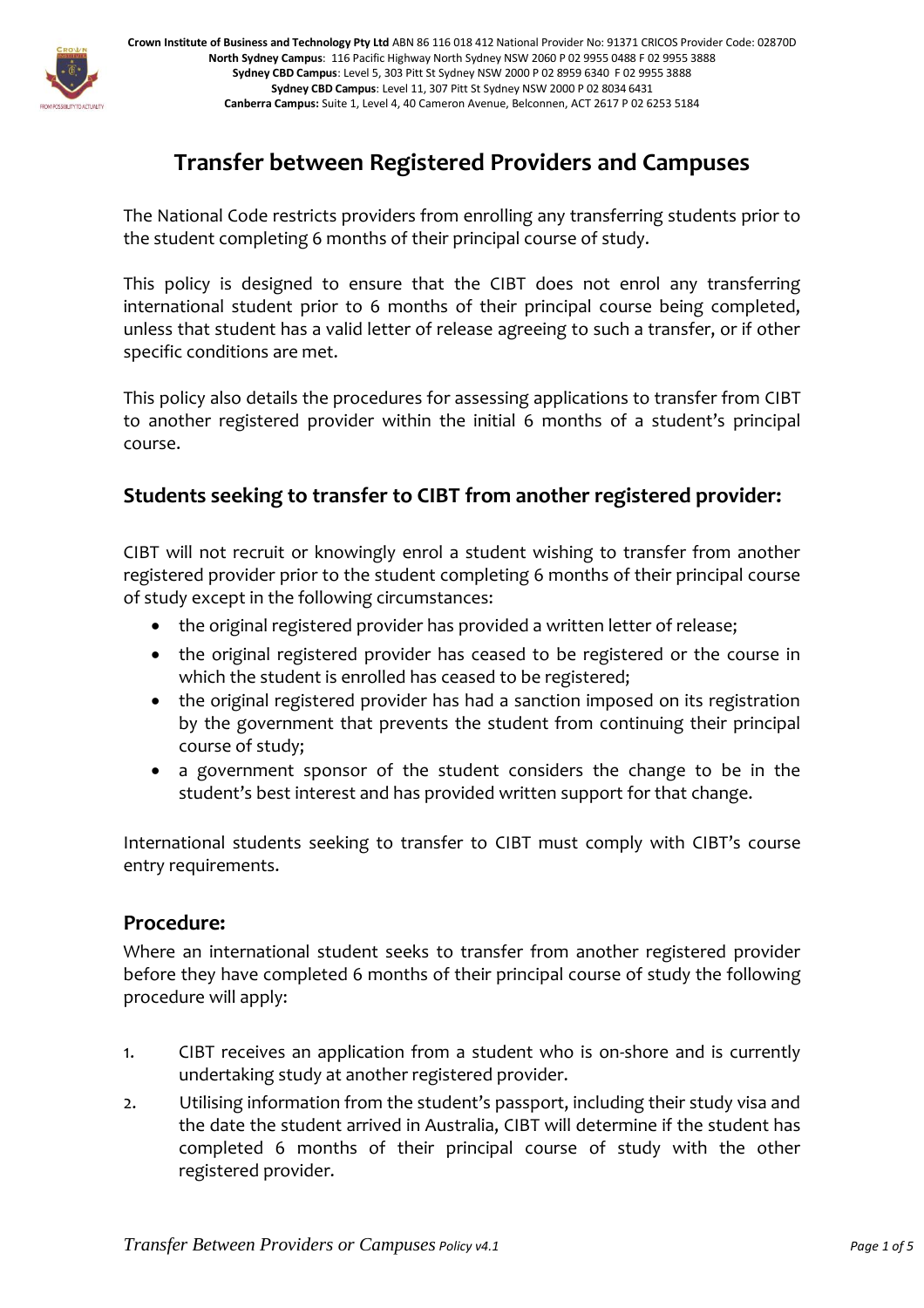

**Crown Institute of Business and Technology Pty Ltd** ABN 86 116 018 412 National Provider No: 91371 CRICOS Provider Code: 02870D **North Sydney Campus**: 116 Pacific Highway North Sydney NSW 2060 P 02 9955 0488 F 02 9955 3888 **Sydney CBD Campus**: Level 5, 303 Pitt St Sydney NSW 2000 P 02 8959 6340 F 02 9955 3888 **Sydney CBD Campus**: Level 11, 307 Pitt St Sydney NSW 2000 P 02 8034 6431 **Canberra Campus:** Suite 1, Level 4, 40 Cameron Avenue, Belconnen, ACT 2617 P 02 6253 5184

- 3. If the student has completed 6 months study in their principal course of study, the application process proceeds as for all other on-shore international student applications.
- 4. If the student has not completed 6 months study in their principal course of study they are required to provide a letter of release from the registered provider they are currently studying with. CIBT will provide the student with a "conditional" letter of offer which clearly states that an offer of a place is contingent on their obtaining a letter of release from the registered provider that they are currently studying with.
- 5. If the student is a government sponsored student, they are required to provide written support from their sponsor agreeing to the change which will stand in lieu of a letter of release.
- 6. Once a letter of release is received the application proceeds as for all other onshore international student applications.
- 7. If the student does not provide a letter of release, the application process will be put on hold and the student informed that they are unable to transfer at this time. The student will be invited to re-activate their application when they have completed 6 months in their principal course of study.
- 8. In the circumstances where the original institution or course has ceased to be registered, or sanctions have been placed on the original institution by the Australian government which do not allow the student to continue with the course, no letter of release is required.

# **Students seeking to transfer from CIBT to another registered provider:**

CIBT does not provide release letter to an international student who is wishing to transfer to another registered provider prior to completing 6 months of their principal course with CIBT.

However, in assessing such a request the following factors will be taken into account. CIBT may issue letter of release prior to completing 6 months of their principal course on the following cases.

- when there are compassionate and compelling circumstances exist to the student
- when a transfer can be considered detrimental to the student
- when a student can provide evidence that he or she was misled by the provider or an education or migration agent regarding the provider or its course, which constitutes a breach of the ESOS Act
- An appeal (internal or external) on a matter that may reasonably result in the student wishing to seek a transfer supports the student.

If it is suspected that the student is seeking to transfer to another registered provider only to avoid being reported to Department of Education and Training (DET) and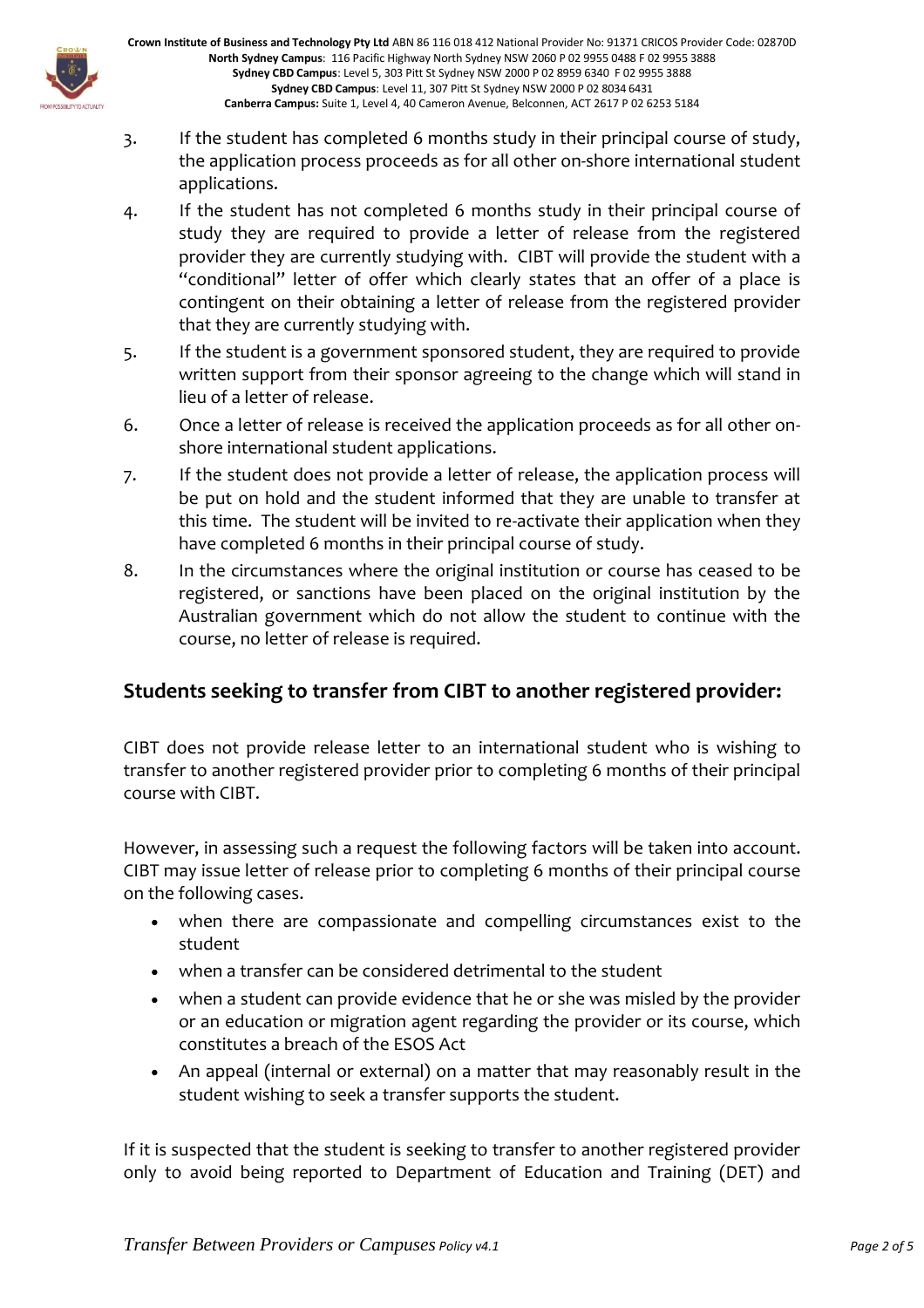

**Crown Institute of Business and Technology Pty Ltd** ABN 86 116 018 412 National Provider No: 91371 CRICOS Provider Code: 02870D **North Sydney Campus**: 116 Pacific Highway North Sydney NSW 2060 P 02 9955 0488 F 02 9955 3888 **Sydney CBD Campus**: Level 5, 303 Pitt St Sydney NSW 2000 P 02 8959 6340 F 02 9955 3888 **Sydney CBD Campus**: Level 11, 307 Pitt St Sydney NSW 2000 P 02 8034 6431 **Canberra Campus:** Suite 1, Level 4, 40 Cameron Avenue, Belconnen, ACT 2617 P 02 6253 5184

Department of Home Affairs (DHA) for failure to meet academic progress requirements the student's request for a letter of release may be refused.

If a student has not maintained satisfactory attendance and /or course progress up to the time of transfer or cancellation, the process of reporting the student to the DHA will continue, even though the student is no longer officially enrolled with the CIBT (As per Standard 7 of the National Code).

In the circumstance that CIBT does not grant a letter of release, the student will be provided with the reasons for refusing the request in writing and will be informed of their right to appeal the decision through CIBT's grievance handling procedures.

Where a letter of release is granted it will be issued to the student at no cost and will advise the student of the need to contact DHA to seek advice on whether a new student visa is required.

Students will be advised of the outcome of the assessment of their request within 10 working days of the request being submitted.

CIBT will maintain records of all requests from students for a letter of release and the assessment of and decision regarding the request on the student's file.

### **Procedure:**

The following procedure applies to international students wishing to transfer from CIBT to another registered provider within 6 months of commencement of their principal course of study:

- 1. The international student will present, in person, to the Compliance Manager/Academic Manager and provide a written request that they wish to transfer from CIBT to another registered provider. The Compliance Manager/Academic Manager will arrange an exit interview where the student will provide an original copy of a valid letter of offer from the registered provider to which the student wishes to transfer.
- 2. The Administration manager will check the financial status of the student to determine if there are fees owing or if the student is entitled to a refund under CIBT's refund policy. The Administration manager will advise the student if there are any fees owing and discuss how payment will be settled or, if a refund is due, how much will be refunded and when.
- 3. During the exit interview the Compliance Manager/Academic Manager will:
	- discuss the reasons for the student wishing to transfer to another registered provider;
	- sight the original letter of offer from the registered provider that the student wishes to transfer to;
	- Make a copy of the letter of offer.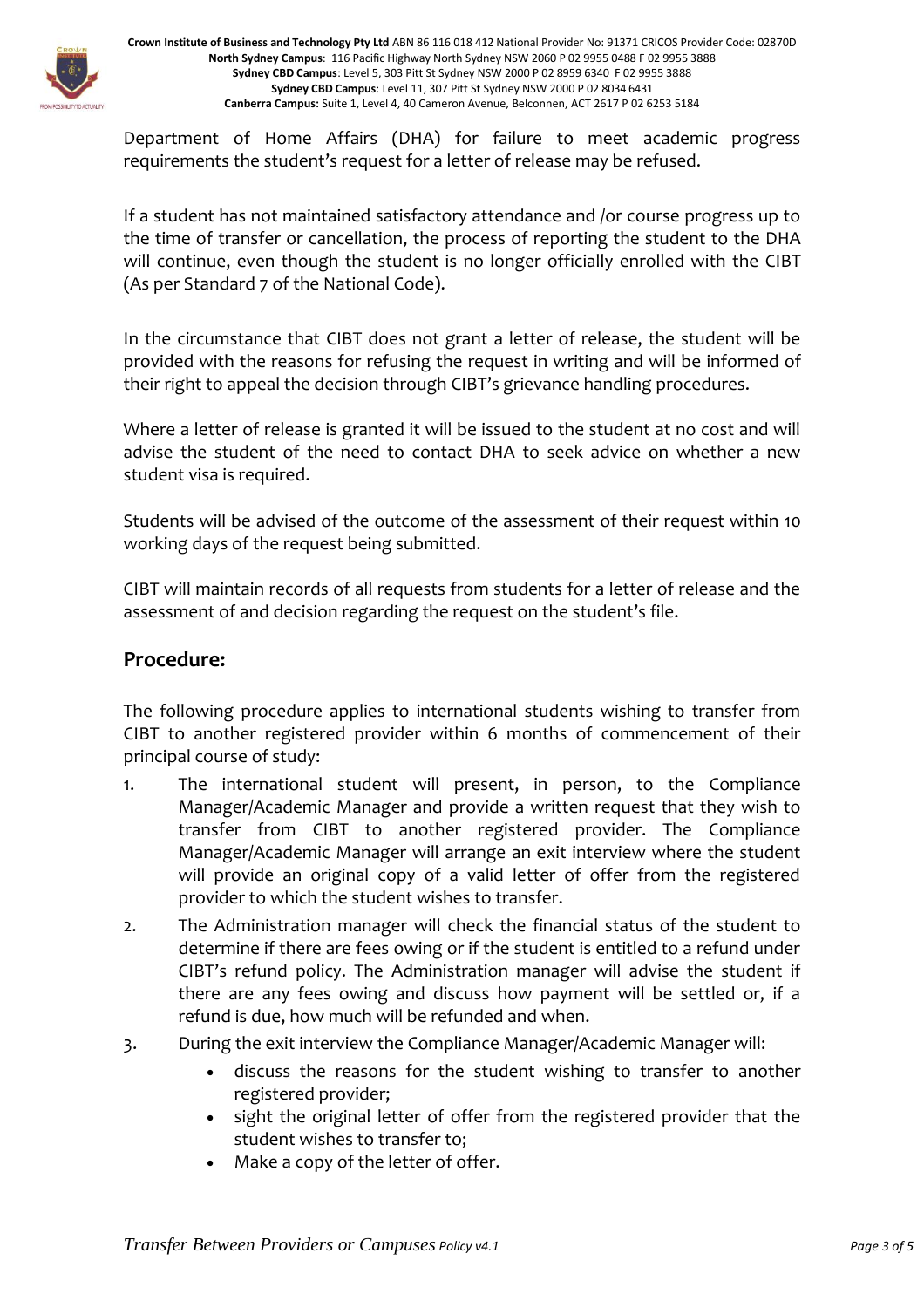

- 4. Following the exit interview the Compliance Manager/Academic Manager will make an assessment of the student's request for a transfer to another registered provider taking into account the factors mentioned above and come to a decision on whether to provide the student with a letter of release.
- 5. If the Compliance Manager/Academic Manager agrees to the student's request for a transfer to another registered provider they will advise the student in writing within 10 working days that a letter of release is available from administration. The letter of release will be provided to the student at no charge and will advise the student of the need to contact DHA to seek advice on whether a new visa is required.
- 6. The student must, if applicable, pay any outstanding fees or return any books or equipment before receiving the letter of release.
- 7. If the Compliance Manager/Academic Manager denies the student's request for a transfer to another registered provider, the student will be provided with reasons for refusing the request in writing within 10 working days and will be informed of their right to appeal the decision through CIBT's grievance handling procedures.
- 8. The request for transfer to another registered provider, a copy of the letter of offer from the other registered provider, a copy of the written advice to the student of the decision and, if granted, a copy of the letter of release will be placed on the student's file.
- 9. The Administration Manager will advise DET/DHA through PRISMS that the student has transferred to another registered provider.

10. The Compliance Manager/Academic Manager will ensure that the following tasks are undertaken:

- an Academic Transcript is prepared for the transferring student, if applicable;
- E-mail the relevant personnel advising them that the student has withdrawn from the course so that records can be updated.
- 11. Letters of release will always be provided when, or if:
	- CIBT's registration or accreditation has been revoked;
	- sanctions imposed on CIBT by the government prevent the student from continuing in the course;
	- A government sponsor deems that the transfer is in the best interest of the student.

# **Termination or withdrawal from the course:**

Students who wish to terminate/withdraw their studies must advise CIBT two weeks prior to the completion of the current term or two weeks prior to tuition fee due date whichever comes first. If students are unable to inform their intention to terminate their study by the due date (two weeks prior to the completion of the current term or two weeks prior to tuition fee due date whichever comes first), they are required to pay tuition fee for the next study period. A course withdrawal fee applies to all approved withdrawals as a CoE cancellation admin fee. CoE Cancellation fee is \$50 per CoE.